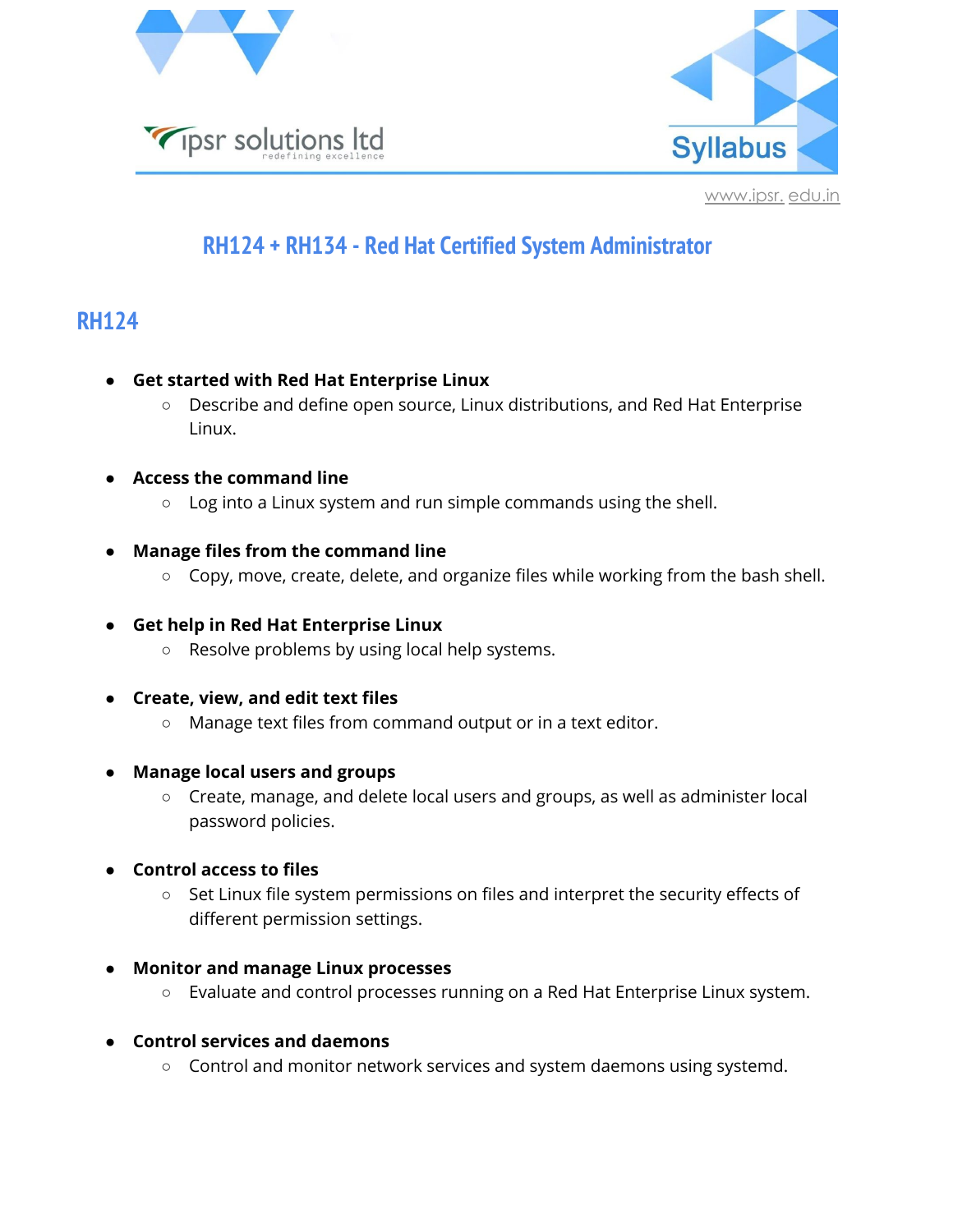



- **● Configure and secure SSH**
	- Configure secure command line service on remote systems, using OpenSSH.
- **● Analyze and store logs**
	- Locate and accurately interpret logs of system events for troubleshooting purposes.
- **● Manage networking**
	- Configure network interfaces and settings on Red Hat Enterprise Linux servers.
- **● Archive and transfer files**
	- Archive and copy files from one system to another.
- **● Install and update software**
	- Download, install, update, and manage software packages from Red Hat and yum package repositories.
- **● Access Linux files systems**
	- Access, inspect, and use existing file systems on storage attached to a Linux server.
- **● Analyze servers and get support**
	- Investigate and resolve issues in the web-based management interface, getting support from Red Hat to help solve problems.
- **● Comprehensive review**
	- Review the content covered in this course by completing hands-on exercises.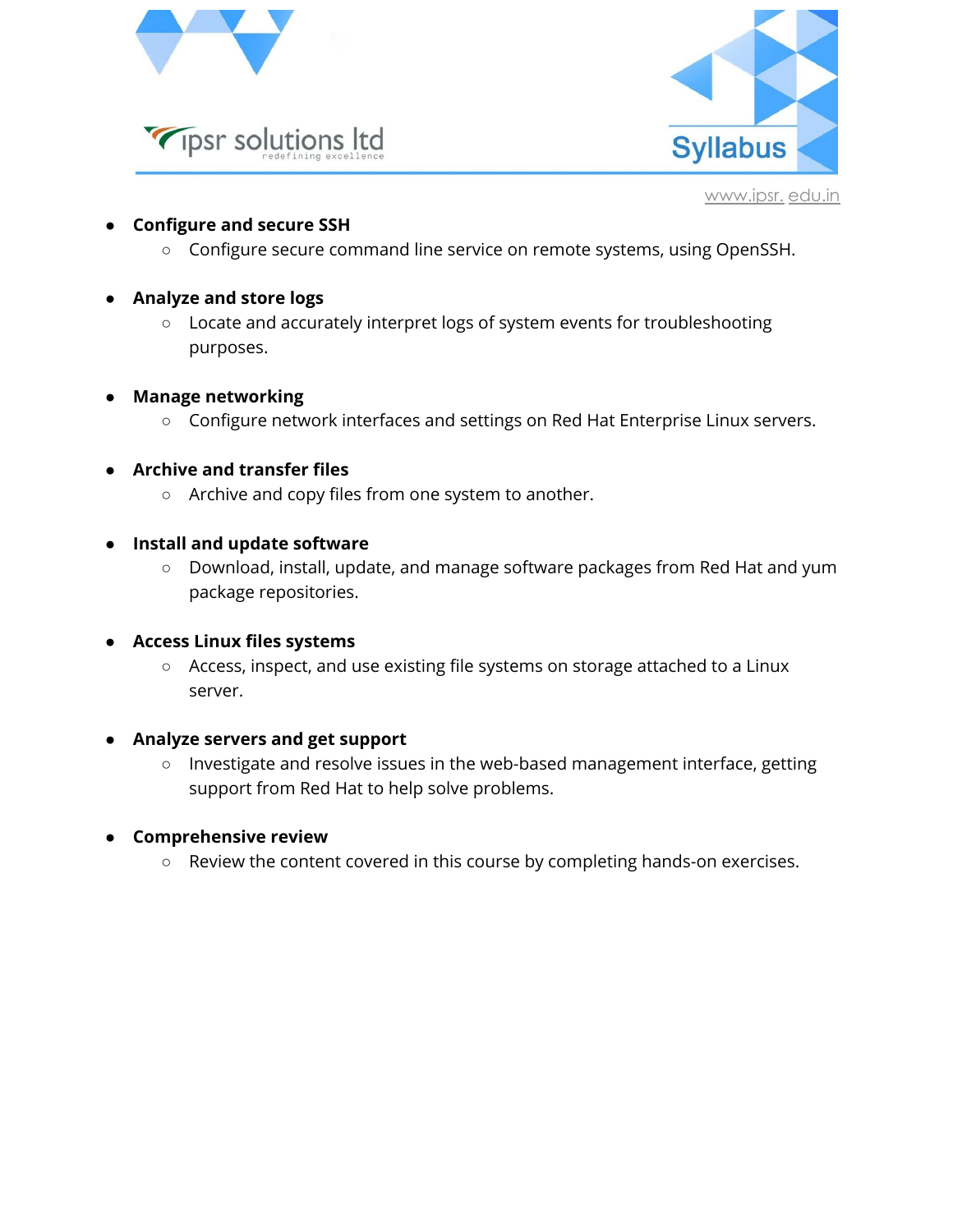



## **RH134**

- **● Improve command line productivity**
	- Run commands more efficiently by using advanced features of the bash shell, shell scripts, and various utilities provided by Red Hat Enterprise Linux.
- **● Schedule future tasks**
	- Schedule commands to run in the future, either one time or on a repeating schedule.
- **● Tune system performance**
	- Improve system performance by setting tuning parameters and adjusting scheduling priority of processes.
- **● Control access to files with ACLs**
	- Interpret and set access control lists (ACLs) on files to handle situations requiring complex user and group access permissions.
- **● Manage SELinux security**
	- Protect and manage the security of a server by using SELinux.
- **● Maintain basic storage**
	- Create and manage storage devices, partitions, file systems, and swap spaces from the command line.
- **● Manage logical volumes**
	- Create and manage logical volumes containing file systems and swap spaces from the command line.
- **● Implement advanced storage features**
	- Manage storage using the Stratis local storage management system and use VDO volumes to optimize storage space in use.